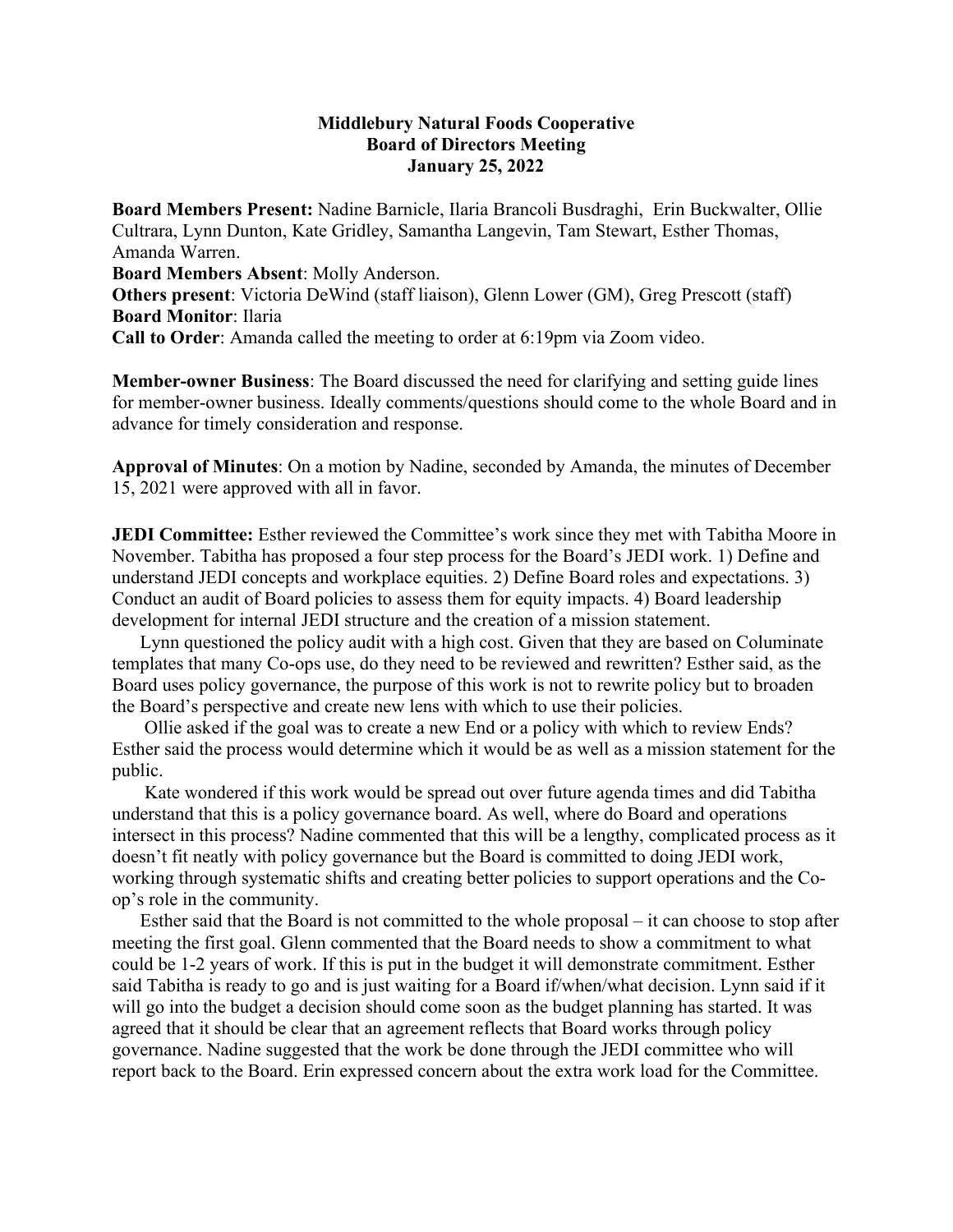Esther said the commitment is based on everyone's time capacity. Ollie offered to join the Committee.

 Amanda made a motion, seconded by Ollie, to accept the proposal with the understanding we use policy governance and the work will be coordinated through the JEDI committee. All voted in favor.

**GM Report**: Erin asked if the OSHA vaccination rule will be put on hold. Glenn said the Co-op is going ahead with it and the logistics are being looked at now. Ollie commented that the new freezer and produce case look great! Glenn said the produce case freed up more floor space and the display will evolve.

 Glenn shared a history of the Neighboring Food Coop Association (NCFA). Regional Co-op groups ceased when National Cooperative Grocers (NCG) was formed and they joined to get supply price contracts. NCG gives great support to GMs but not so much for Boards. New England co-ops missed the close connections and not all were in NCG. NFCA was formed to provide support for GMs and Boards that NCG does not offer. They have different focus, benefits and funding. Large co-ops pay higher dues to support smaller co-op membership.

 Glenn said that connection to NFCA can get lost in the process of GM transition and it can become secondary to NCG. He urged the Board to be aware and fill the void this could create. Ilaria asked what the Board can do. Glen said there's not a clear answer but to keep the connection and participate in their workshops. Lynn and Kate said they had great experiences in their JEDI and electronic voting workshops.

**EL 0 – General Executive Constraint**: Glenn said it was hard to find data to support this EL. The word 'prudent" is hard to define. He feels the sub-policies the GM reports on address the goals and there have been no lawsuits or illegal activity. The Board agreed the reports were on time with reasonable interpretation of sufficient data and in compliance.

**EL 10 – Information Technology and Digital Communications**: Glenn signed off on this report by Greg, Karin and Eric. Karin updated last year's information. Eric has taken over IT and phone systems. He works with TechGroup on upgrading the Co-op's firewall security, cable systems and anti-virus programs.

 Amanda suggested that digital communications could take the Co-op to being more than a store. She asked if Karin could report on the geographic reach of the Co-op's digital platforms to maximize reaching varied constituents outside of the Co-op's walls. Could it be a goal to widen the reach to educate about co-ops. She did not know if the policy should be rewritten or if it is an operations issue. Kate said she was impressed by how far digital communications have come since the EL was established.

 They all appreciated the MEM goal to make the website "approachable and fun". Ollie asked what" acceptable" means and wondered if it is user-friendly and works well on mobile devices. Greg said he will look into this with Karin. Nadine said the communications committee can meet with Karin to explore how to maximize digital communications in reaching its goals in the future.

 The Board agreed the reports were on time with reasonable interpretation of sufficient data and in compliance.